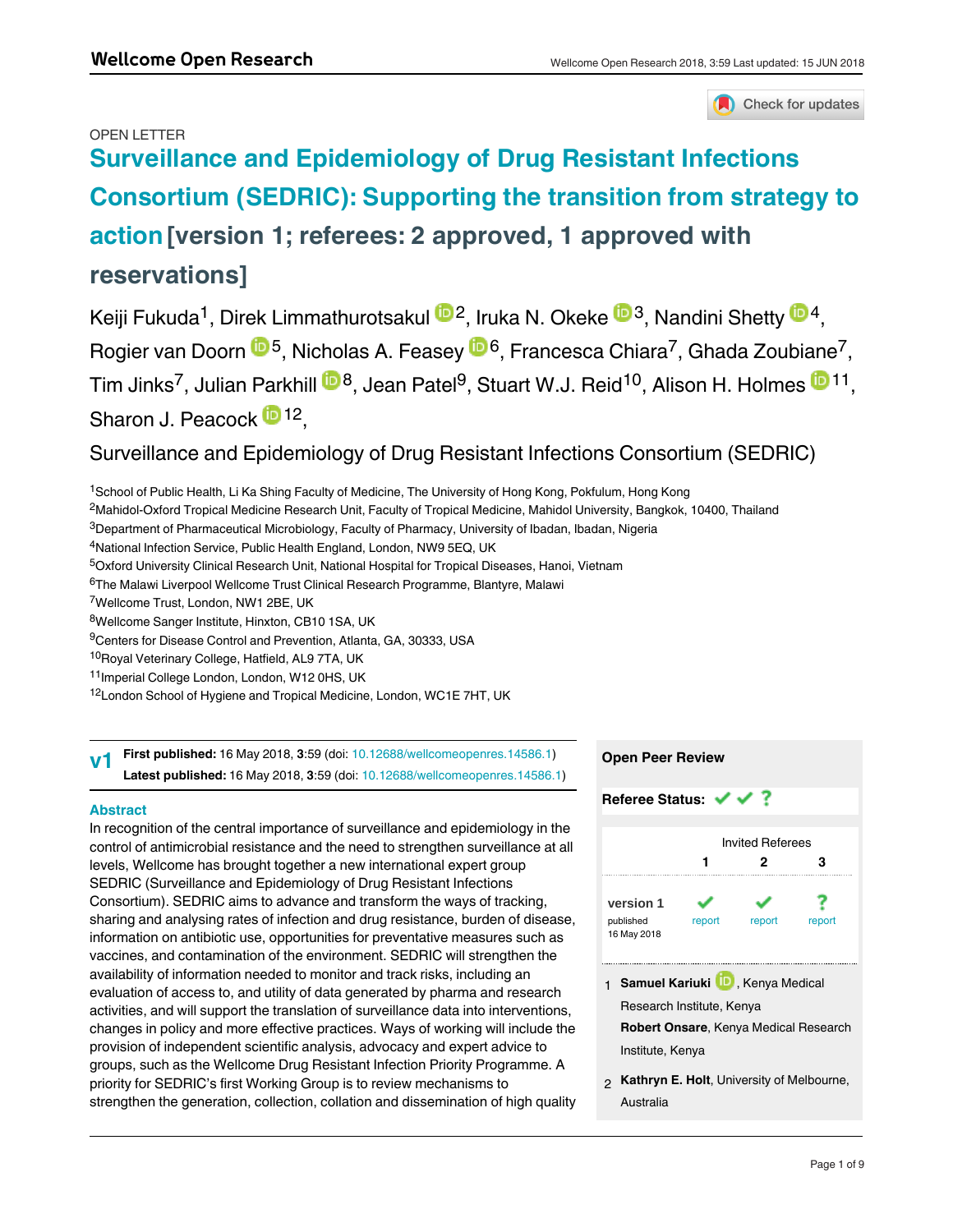data, together with the need for creativity in the use of existing data and proxy measures, and linking to existing in-country networking infrastructure. SEDRIC will also promote the translation of technological innovations into public health solutions.

### **Keywords**

Surveillance, epidemiology, drug resistant infections, antimicrobial, SEDRIC

**Corresponding author:** Sharon J. Peacock (sharon.peacock@lshtm.ac.uk)

**Author roles: Fukuda K**: Writing – Original Draft Preparation, Writing – Review & Editing; **Limmathurotsakul D**: Writing – Original Draft Preparation, Writing – Review & Editing; **Okeke IN**: Writing – Original Draft Preparation, Writing – Review & Editing; **Shetty N**: Writing – Original Draft Preparation, Writing – Review & Editing; **van Doorn R**: Writing – Original Draft Preparation, Writing – Review & Editing; **Feasey NA**: Writing – Original Draft Preparation, Writing – Review & Editing; **Chiara F**: Writing – Original Draft Preparation, Writing – Review & Editing; **Zoubiane G**: Writing – Original Draft Preparation, Writing – Review & Editing; **Jinks T**: Writing – Original Draft Preparation, Writing – Review & Editing; **Parkhill J** : Writing – Original Draft Preparation, Writing – Review & Editing; **Patel J**: Writing – Original Draft Preparation, Writing – Review & Editing; **Reid SWJ**: Writing – Original Draft Preparation, Writing – Review & Editing; **Holmes AH**: Writing – Original Draft Preparation, Writing – Review & Editing; **Peacock SJ**: Writing – Original Draft Preparation, Writing – Review & Editing;

**Competing interests:** No competing interests were disclosed.

**How to cite this article:** Fukuda K, Limmathurotsakul D, Okeke IN *et al.* **Surveillance and Epidemiology of Drug Resistant Infections Consortium (SEDRIC): Supporting the transition from strategy to action [version 1; referees: 2 approved, 1 approved with reservations]** Wellcome Open Research 2018, **3**:59 (doi: [10.12688/wellcomeopenres.14586.1](http://dx.doi.org/10.12688/wellcomeopenres.14586.1))

**Copyright:** © 2018 Fukuda K *et al*. This is an open access article distributed under the terms of the [Creative Commons Attribution Licence](http://creativecommons.org/licenses/by/4.0/), which permits unrestricted use, distribution, and reproduction in any medium, provided the original work is properly cited.

**Grant information:** This work is supported by the Wellcome Drug Resistant Infection Priority Programme. *The funders had no role in study design, data collection and analysis, decision to publish, or preparation of the manuscript.*

**First published:** 16 May 2018, **3**:59 (doi: [10.12688/wellcomeopenres.14586.1](http://dx.doi.org/10.12688/wellcomeopenres.14586.1))

| 3 Carmem L. Pessoa-Silva D., World     |  |
|----------------------------------------|--|
| Health Organization (WHO), Switzerland |  |

### **Discuss this article**

Comments (0)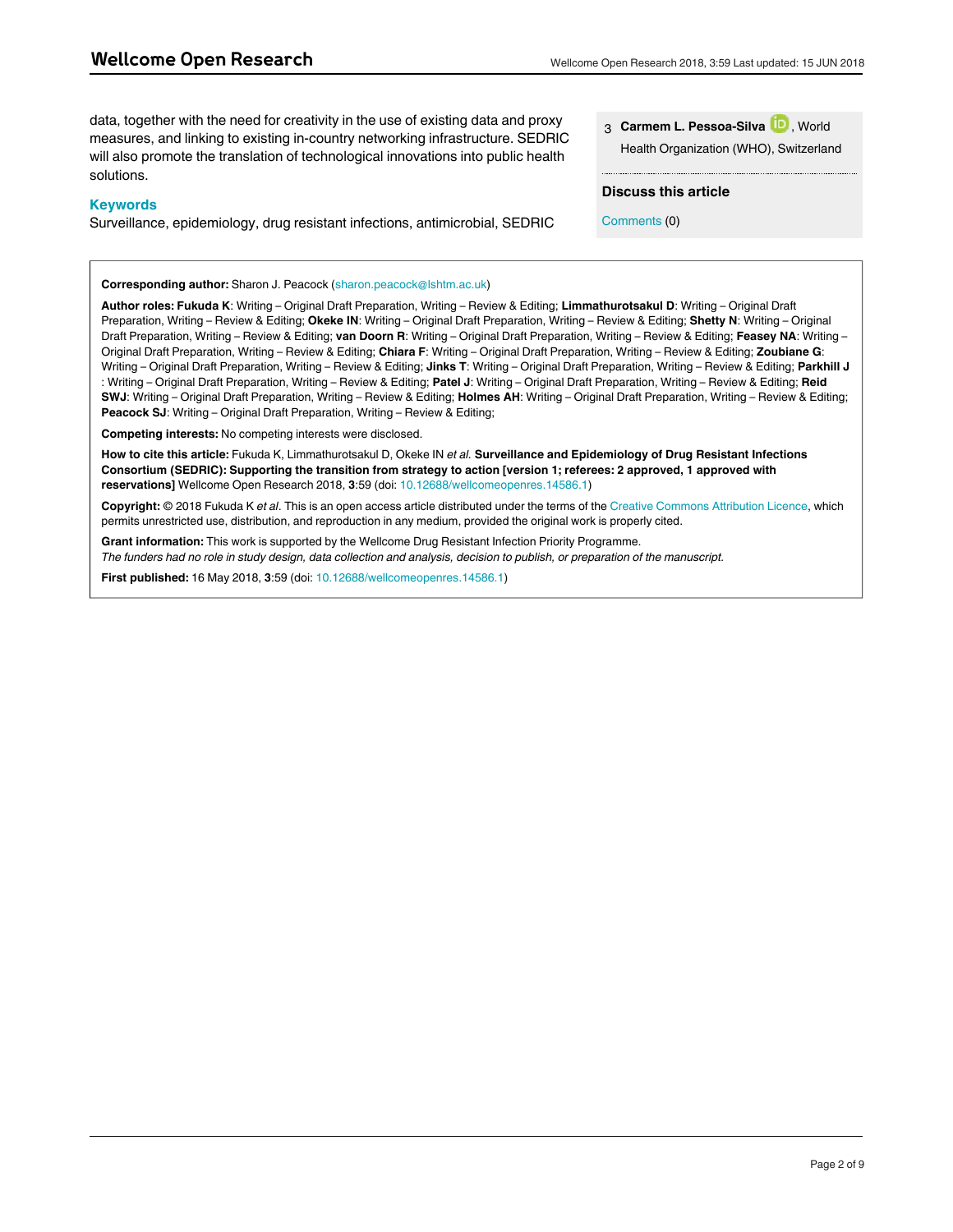### **Introduction**

The discovery, production and global use of antimicrobial drugs represents one of the most important achievements in medical history, and has contributed significantly to a major increase in life expectancy. Antimicrobial drugs continue to save millions of lives each year, and ensuring access to quality medicines is key to continued gains in global health and development. However, widespread use of antimicrobials in humans, livestock and agriculture for health and non-health purposes in the 70 years since their commercial production has resulted in the emergence of antibiotic-resistant lineages for the majority of common human pathogens worldwide.

The emergence and spread of antibiotic resistance in the face of extensive antibiotic use was both inevitable and predictable for rapidly replicating organisms like bacteria. This is based on the knowledge that bacteria develop antimicrobial agents to compete with other microorganisms in the natural environment, and therefore produce resistance mechanisms to defend themselves. Genes encoding bacterial resistance to β-lactam, tetracycline and glycopeptide drugs have been found in ancient DNA from 30,000-year-old Beringian permafrost sediments<sup>[1](#page-4-0)</sup>. Humans who have never been treated with antimicrobial drugs are also colonised with bacteria that carry resistance genes, as shown by a study that detected a total of 28 different functional antibiotic resistance genes in the microbiome of uncontacted Amerindians<sup>2</sup>.

A major response to rising rates of bacterial resistance to one drug was to develop new drug classes. Although a successful short-term strategy, this approach has ultimately selected new resistance patterns. Antibiotic discovery itself has faltered as the string of easy wins for developing new drugs was exhausted and many pharmaceutical companies withdrew from antibiotic discovery<sup>3</sup>. The combination of rising rates of bacterial resistance to commonly used antimicrobial drugs, their continued widespread and uncontrolled use and the lack of new anti-infective therapeutic agents represents the perfect storm. Over the last 5 or so years there has been an increasing realisation of the scale of the global societal threat posed to human and animal health, agriculture, food and economic development, and the need to measure and monitor resistance using appropriate surveillance systems.

A new and broader social and political awareness is now gathering pace. This has been reflected in the G20 summit of 2016 where leaders acknowledged the gravity of the threat and the need to stimulate new drug discovery and pursue international discussions; the launch of a global action plan to tackle antimicrobial resistance at the World Health Assembly in 2015; and the United Nations High Level Meeting on antimicrobial resistance and a General Assembly declaration in 2016 endorsing the plan and committing to take action. Aligned with this, the World Health Organization (WHO), Food and Agriculture Organization (FAO) and World Organization for Animal Health (OIE) have encouraged and supported countries to develop national action plans. The WHO has also developed a Global Antimicrobial Resistance Surveillance System (GLASS) to collect and report data

on antimicrobial resistance rates aggregated at the national level and to develop international standards for surveillance to support stepwise participation by Member States over time<sup>4</sup>.

This high level political strategy now requires translation into action. Although tackling the problem of antimicrobial resistance is acknowledged as being immensely complex, clarity is being increasingly provided by numerous organizations, and several recent reviews<sup>5-7</sup>. Common themes include a stronger discovery pipeline for new antimicrobial drugs and alternatives such as vaccines; the development of new point-of-care diagnostics; increased stewardship through the appropriate therapeutic use of antimicrobial drugs in humans and veterinary medicine; and the prevention of infections. Surveillance and epidemiology are widely recognised as critical cross-cutting activities, and include mapping patterns of infection (including non-resistant infection) and the rates of drug resistant infections over time for a range of bug-drug combinations; estimation of the global burden from drug resistant infections; mapping of the quality and quantity of antibiotics used in humans, animals and agriculture; the use and opportunity for vaccine coverage for the prevention of infectious diseases; and contamination of the environment. The ideal would be a surveillance system across the totality of the ecosystem – hosts, environment and putative routes of dissemination.

### **SEDRIC**

In recognition of the central importance of surveillance and epidemiology in the control of antimicrobial resistance and the need to strengthen surveillance at all levels, from local to global and across multiple sectors including health, agriculture and the environment, Wellcome has brought together a new international expert group termed SEDRIC (Surveillance and Epidemiology of Drug Resistant Infections Consortium)<sup>[8](#page-4-0)</sup>. SEDRIC aims to advance and transform the ways that the global community are able to track, share and analyse information on antibiotic use, together with rates of drug-resistant infection and burden of disease and, importantly, contamination of the environment. Its goal is to strengthen the availability of information needed to monitor and track risks, and to support the translation of surveillance data into interventions, changes in policy and more effective practices. Crucially, SEDRIC will have a particular focus on defining gaps in data and knowledge and barriers to the delivery of global surveillance functions, and on finding solutions to support existing systems such the WHO GLASS reporting mechanism. Further details describing SEDRIC are summarised in [Table 1.](#page-3-0)

The SEDRIC Board, which oversees the Consortium, includes 11 experts with extensive experience in drug-resistant infection and infectious pathogens and diseases more generally, including human and veterinary health, infection control and antibiotic stewardship, laboratory microbiology, epidemiology, genomics, modelling, implementation and delivery of surveillance, and policy making. This group will be complemented by a wider network of members who are willing to contribute to the activities undertaken by SEDRIC, including the development and writing of reviews and opinion pieces, working groups, and commissioned work.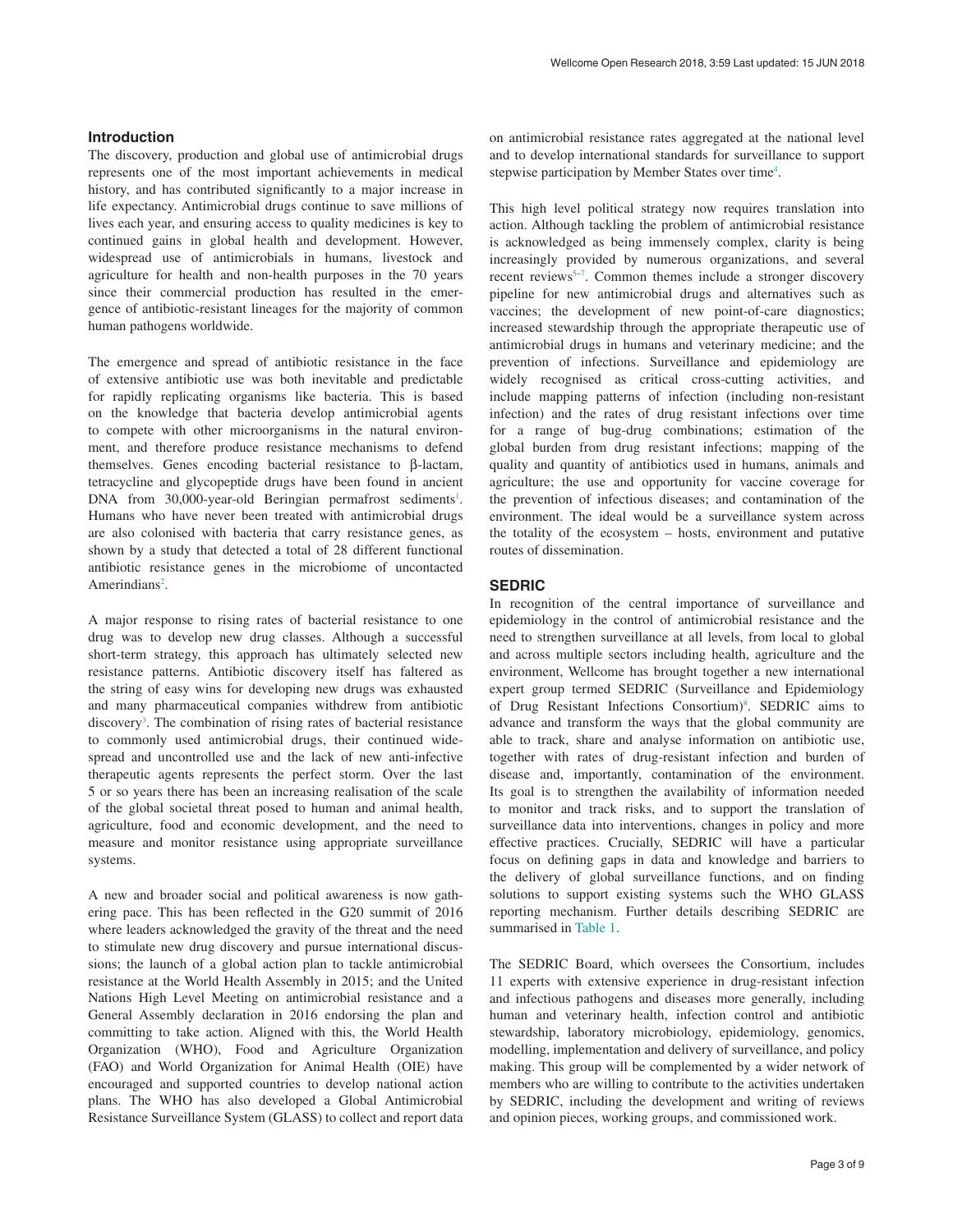| What is SEDRIC?                            | An international consortium of experts in the surveillance and epidemiology of drug resistant infections, and<br>pathogens and infectious diseases more generally. A Board provides oversight and there is an inclusive<br>membership of individual and institutional members.                                                     |
|--------------------------------------------|------------------------------------------------------------------------------------------------------------------------------------------------------------------------------------------------------------------------------------------------------------------------------------------------------------------------------------|
| Why was it created?                        | In recognition of the central importance of surveillance and epidemiology in the global effort to reduce drug<br>resistant infections, and the need to strengthen surveillance at all levels from local to global and across multiple<br>sectors including health, agriculture and the environment.                                |
| What is its purpose?                       | To strengthen the availability of information needed to monitor and track risks, and to support the translation of<br>surveillance data into interventions, changes in policy and more effective practices.                                                                                                                        |
| How will it work?                          | SEDRIC will inform, influence and facilitate. Activities include a review series to highlight key challenges and<br>actions to tackle this; working groups to undertake more detailed analyses of gaps, barriers and solutions; and<br>an annual event for SEDRIC members to highlight activities, output and on-going priorities. |
| Excluded activities                        | SEDRIC is not a source of grant funding, and does not manage any aspect of research proposals.                                                                                                                                                                                                                                     |
| Who can become<br>an individual<br>member? | People with expertise in any aspect of the surveillance and epidemiology of drug resistant infections or infectious<br>disease more generally who will actively contribute to SEDRIC, including (but not limited to) the development and<br>writing of reviews and opinion pieces, working groups, and commissioned work.          |
| Contact details and<br>webpage             | sedric@wellcome.ac.uk<br>https://wellcome.ac.uk/what-we-do/our-work/surveillance-and-epidemiology-drug-resistant-infections-consortium                                                                                                                                                                                             |

### <span id="page-3-0"></span>**Table 1. SEDRIC explained.**

At the first SEDRIC Board meeting in January 2018, gaps and barriers to effective surveillance were identified and prioritised. The single most important short-term problem identified by these discussions was related to the generation, collection, collation and dissemination of high quality epidemiological data, together with the need for creativity in the use of existing data and proxy measures, and linking to existing in-country networking infrastructure. The collection of data across multiple sectors in a way that is useful and complementary to other data is a formidable challenge. Other issues include consideration of the optimal amount and frequency of data collection; standardised definitions and harmonised data collection methodology to permit comparability of data; the strengths and weaknesses of existing data collection tools, including their capacity for generalisability across a range of settings and levels of infrastructure; and mechanisms to record patient outcome from bacterial infection. A SEDRIC working group has been formed to further evaluate gaps and challenges relating to data and report on its findings and recommendations.

Allied to this data theme is consideration of how to identify, access and use available data from multiple sources. For example, large volumes of high quality bacterial susceptibility data to numerous antibiotics are generated by pharmaceutical companies to fulfil regulatory requirements. Extensive information is also generated through research. In low and middleincome countries (LMIC), available quality-assured data originates mainly from individual research projects in well-funded academic institutions or the private sector<sup>[9](#page-4-0)</sup>. Where other sources of surveillance information are currently limited, this could be of considerable benefit. Whilst it is widely acknowledged that developing a reliance on data generated by research or from the

private sector has its drawbacks in terms of generalisability and sustainability, these data could provide significant information in the interim to countries that are actively working towards capacity building and training in critical areas such as microbiology. A SEDRIC-led paper to be published in the coming months will discuss this in more detail.

SEDRIC will also promote the translation of technological innovations into public health solutions in alignment with Wellcome's goal to support and facilitate the rapid advancement of discoveries into improving health globally. Surveillance of drug resistant infections is ripe for new innovation. This includes consideration of new laboratory instruments that are robust, simple to use and provide accurate bacterial identification and susceptibility testing; the development of data capture tools and connectivity including innovative data interfaces that are co-designed with end-users; and the applicability of Artificial Intelligence. These also need to be capable of capturing trends in antimicrobial use and overall patterns of infectious diseases. SEDRIC is particularly interested in 'leapfrog' technologies, although any innovation must be suitable and accessible for LMIC settings. SEDRIC will specifically consider the role of pathogen genome sequencing as an integral component of surveillance and epidemiology. Such data can contribute to an accurate picture of the global emergence and spread of pathogens, identify the genetic basis for phenotypic resistance, and track novel resistance mechanisms as they emerge. Numerous research groups and some national surveillance programmes are actively engaged in sequencing bacterial collections from around the world, but efforts are largely fragmented and data are generally not combined and compared. Last but not least, SEDRIC will support and advocate for the translation of data into interventions and policy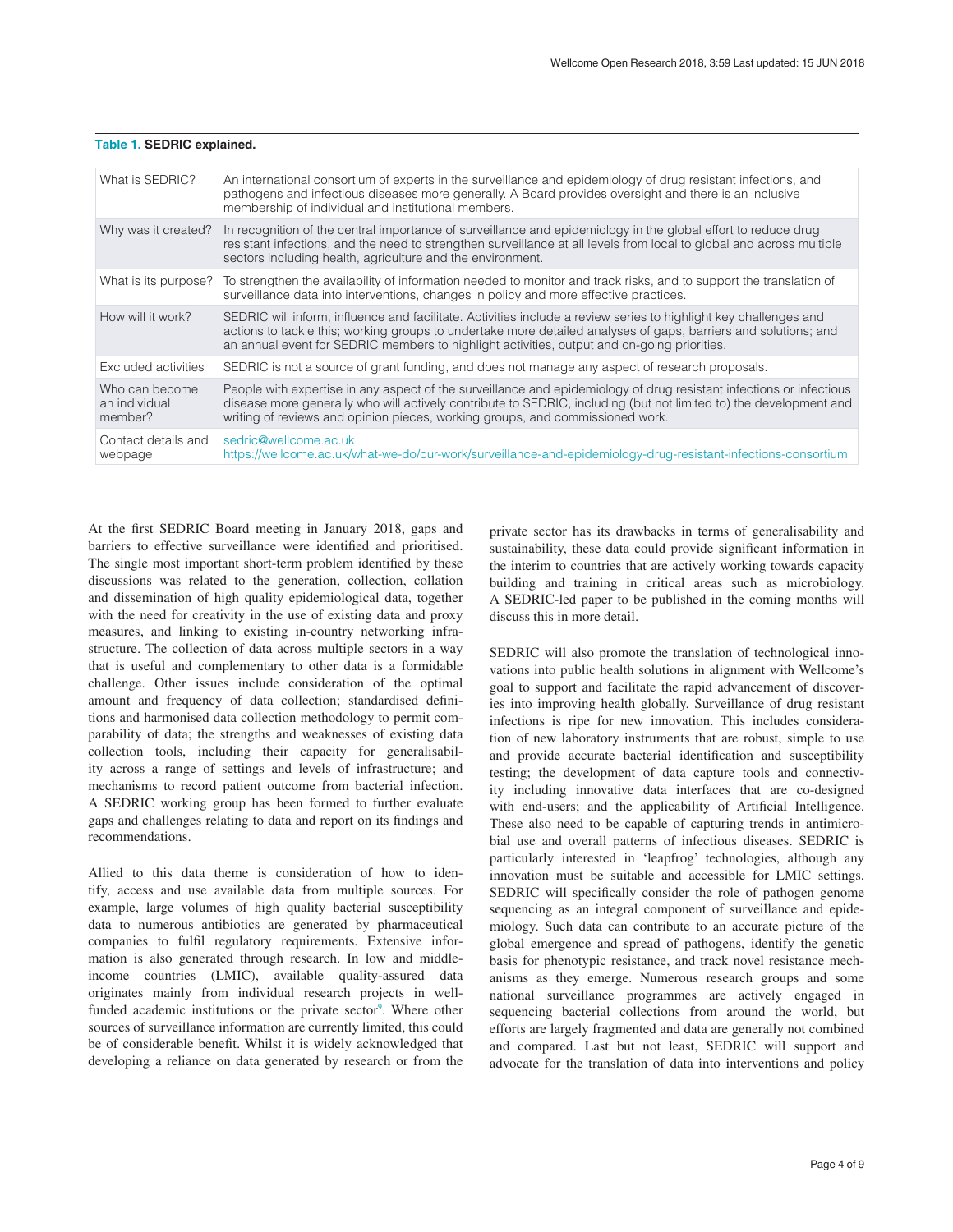<span id="page-4-0"></span>changes. It is crucial that data from GLASS and multiple sources are critically analysed and translated into actions at both country and global levels at a pace that brings benefit to health.

### **Disclaimer**

The views expressed in this article are those of the author(s). Publication in Wellcome Open Research does not imply endorsement by Wellcome. The findings and conclusions in this report are those of the author(s) and do not necessarily represent the official position of the Centers for Disease Control and Prevention.

### **Data availability**

No data are associated with this article.

Competing interests

No competing interests were disclosed.

#### Grant information

This work is supported by the Wellcome Drug Resistant Infection Priority Programme.

*The funders had no role in study design, data collection and analysis, decision to publish, or preparation of the manuscript.*

### Acknowledgements

SEDRIC board members are listed on the Wellcome website: [https://wellcome.ac.uk/surveillance-and-epidemiology-drug-resist](https://wellcome.ac.uk/surveillance-and-epidemiology-drug-resistant-infections-consortium-board)[ant-infections-consortium-board](https://wellcome.ac.uk/surveillance-and-epidemiology-drug-resistant-infections-consortium-board)

### **References**

- 1. D'Costa VM, King CE, Kalan L, et al.: **Antibiotic resistance is ancient.** Nature. 2011; **477**(7365): 457–61. **[PubMed Abstract](http://www.ncbi.nlm.nih.gov/pubmed/21881561)** | **[Publisher Full Text](http://dx.doi.org/10.1038/nature10388)**
- 2. Clemente JC, Pehrsson EC, Blaser MJ, et al.: **The microbiome of uncontacted Amerindians.** Sci Adv. 2015; **1**(3): pii: e1500183. **[PubMed Abstract](http://www.ncbi.nlm.nih.gov/pubmed/26229982)** | **[Publisher Full Text](http://dx.doi.org/10.1126/sciadv.1500183)** | **[Free Full Text](http://www.ncbi.nlm.nih.gov/pmc/articles/4517851)**
- 3. Silver LL: **Challenges of antibacterial discovery.** Clin Microbiol Rev. 2011; **24**(1): 71–109.
- **[PubMed Abstract](http://www.ncbi.nlm.nih.gov/pubmed/21233508)** | **[Publisher Full Text](http://dx.doi.org/10.1128/CMR.00030-10)** | **[Free Full Text](http://www.ncbi.nlm.nih.gov/pmc/articles/3021209)**
- 4. **Global Antimicrobial Resistance Surveillance System (GLASS).** Accessed 124 April 2018. **[Reference Source](http://www.who.int/glass/en/)**
- 5. Nadimpalli M, Delarocque-Astagneau E, Love DC, et al.: **Combating Global Antibiotic Resistance: Emerging One Health Concerns in Lower- and Middle-Income Countries.** Clin Infect Dis. 2018; **66**(6): 963–969. **[PubMed Abstract](http://www.ncbi.nlm.nih.gov/pubmed/29346620)** | **[Publisher Full Text](http://dx.doi.org/10.1093/cid/cix879)**
- 6. Ombelet S, Ronat JB, Walsh T, et al.: **Clinical bacteriology in low-resource settings: today's solutions.** Lancet Infect Dis. 2018; pii S1473-3099(18)30093-8. **[PubMed Abstract](http://www.ncbi.nlm.nih.gov/pubmed/29519767)** | **[Publisher Full Text](http://dx.doi.org/10.1016/S1473-3099(18)30093-8)**
- 7. Buckee CO, Cardenas MIE, Corpuz J, et al.: **Productive disruption: opportunities and challenges for innovation in infectious disease surveillance.** BMJ Glob Health. 2018; **3**(1): e000538. **[PubMed Abstract](http://www.ncbi.nlm.nih.gov/pubmed/29527343)** | **[Publisher Full Text](http://dx.doi.org/10.1136/bmjgh-2017-000538)** | **[Free Full Text](http://www.ncbi.nlm.nih.gov/pmc/articles/5841510)**
- 8. **Surveillance and Epidemiology of Drug-resistant Infections Consortium.** Accessed 24 April 2018. **[Reference Source](https://wellcome.ac.uk/what-we-do/our-work/surveillance-and-epidemiology-drug-resistant-infections-consortium)**
- 9. Gandra S, Mojica N, Klein EY, et al.: **Trends in antibiotic resistance among major bacterial pathogens isolated from blood cultures tested at a large private laboratory network in India, 2008–2014.** Int J Infect Dis. 2016; **50**: 75–82.

**[PubMed Abstract](http://www.ncbi.nlm.nih.gov/pubmed/27522002)** | **[Publisher Full Text](http://dx.doi.org/10.1016/j.ijid.2016.08.002)** | **[Free Full Text](http://www.ncbi.nlm.nih.gov/pmc/articles/5063511)**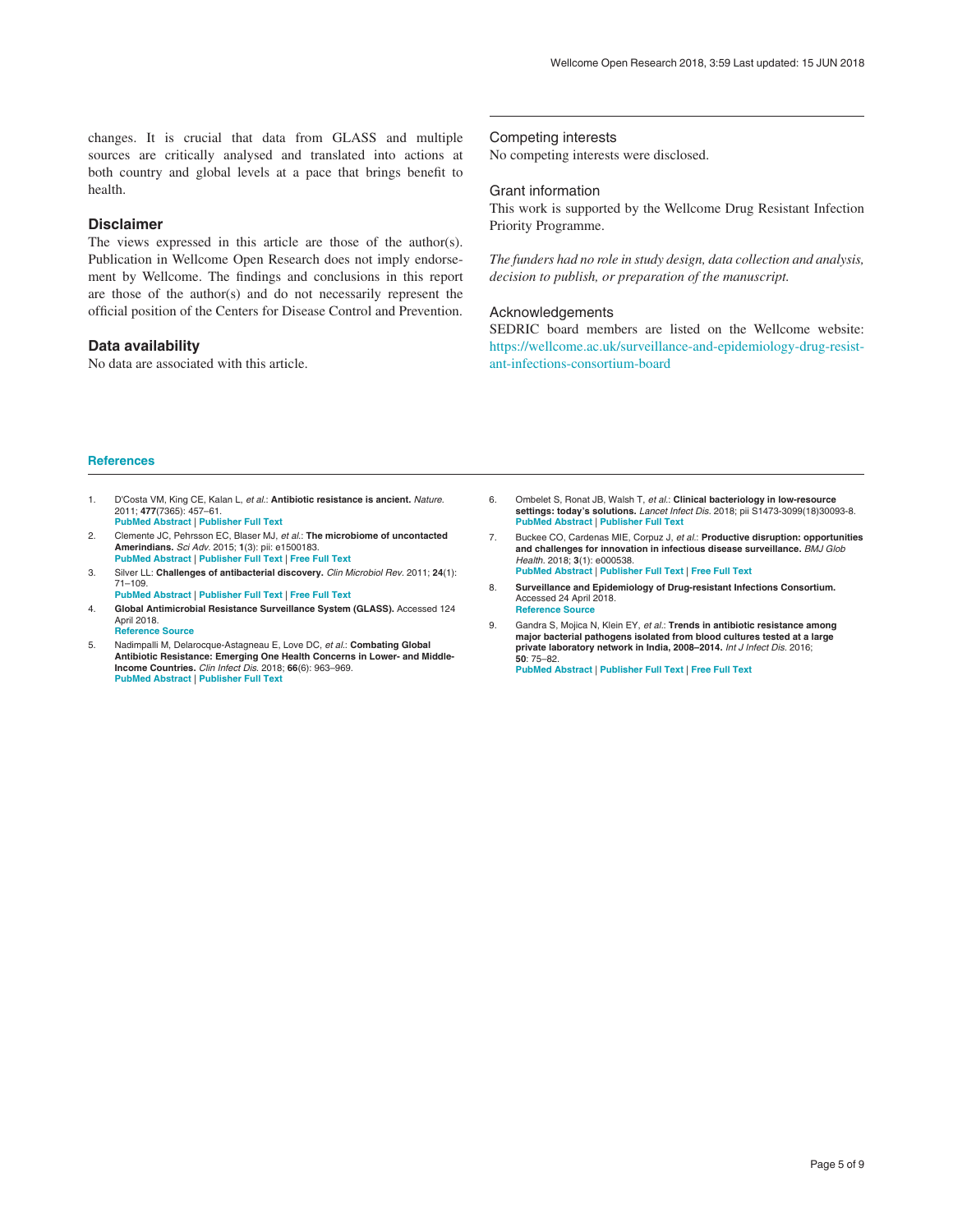# **Open Peer Review**

## **Current Referee Status:**

**Version 1**

Referee Report 01 June 2018

**doi:**[10.21956/wellcomeopenres.15881.r33159](http://dx.doi.org/10.21956/wellcomeopenres.15881.r33159)

#### ? **Carmem L. Pessoa-Silva**

AMR Secretariat, World Health Organization (WHO), Geneva, Switzerland

Please see below the explanation for each of the points appraised.

## **Is the rationale for the Open Letter provided in sufficient detail?**

Yes. The paper announces a new initiative and clearly states that it represents the views of a Wellcome-funded group.

## **Does the article adequately reference differing views and opinions?**

The article provides good references. It could benefit of expanding on the differences in surveillance approaches.

While substantial portion of the introduction is devoted to description of the evolution of antimicrobial resistance and its challenges and increasing political awareness, the methodological gaps in most existing surveillance approaches and their implications could have been more clearly described to justify and better explain the proposed innovations.

The need for surveillance is indeed "widely recognised as critical cross-cutting activity", but the importance of and emphasis on well-designed epidemiological methods is still lacking and most existing surveillance initiatives are producing predominantly microbiological data (a good example is the reference 9). Currently, most surveillance initiatives provide information only on proportion of resistant bacteria among tested isolates, and frequently without any patient information nor elimination of duplicated results. The recently launched WHO Global AMR Surveillance System (GLASS) also faces this challenge. Although GLASS proposes a methodology to include information on the sampled population, yet in the first GLASS report issued in January 2018, only 5 out of the 22 countries reporting AMR rates could provide this type of information. So, the SEDRIC initiative could be an excellent opportunity to promote sound epidemiological methods to drive AMR surveillance.

## **Are all factual statements correct, and are statements and arguments made adequately supported by citations?**

Whilst the use of existing data generated by pharmaceutical companies does require serious consideration, the statement of the former data being "high quality" is an assumption and may need to be supported by citations.

**Is the Open Letter written in accessible language?** Yes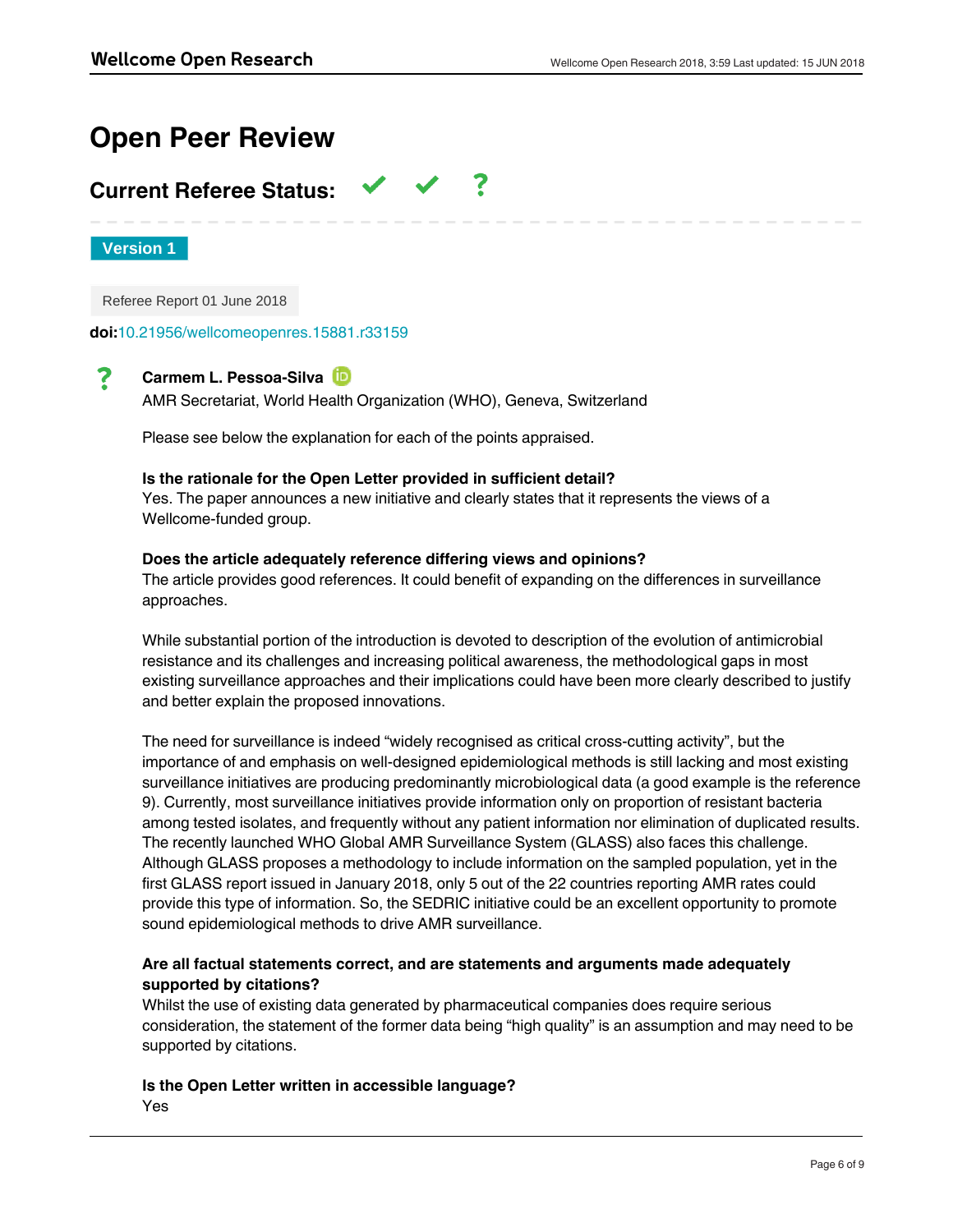## **Where applicable, are recommendations and next steps explained clearly for others to follow?**

Most intentions and next steps are clearly explained, but some could benefit from further clarification:

- Although it seems to be clear form the paper that the initiative will focus on bacterial infections and antibacterial resistance, the inconsistent use of the terms "drug resistance", "antimicrobial resistance", "antibiotic resistance" may suggest a broader scope which needs to be better defined.
- 3<sup>rd</sup> paragraph under 'SEDRIC' and Abstract. The stated priority of linking data to "existing in-country networking infrastructure" is rather vague. The authors could support with examples or citations for better understanding by the audience.

### **Is the rationale for the Open Letter provided in sufficient detail?**

Yes

**Does the article adequately reference differing views and opinions?** Partly

## **Are all factual statements correct, and are statements and arguments made adequately supported by citations?**

Partly

## **Is the Open Letter written in accessible language?** Yes

**Where applicable, are recommendations and next steps explained clearly for others to follow?** Partly

*Competing Interests:* I coordinate the WHO Global AMR Surveillance System.

*Referee Expertise:* Public health, infectious diseases epidemiology

**I have read this submission. I believe that I have an appropriate level of expertise to confirm that it is of an acceptable scientific standard, however I have significant reservations, as outlined above.**

Referee Report 01 June 2018

**doi:**[10.21956/wellcomeopenres.15881.r33162](http://dx.doi.org/10.21956/wellcomeopenres.15881.r33162)



## **Kathryn E. Holt**

Department of Biochemistry and Molecular Biology, Bio21 Molecular Science and Biotechnology Institute (Bio21 Institute), University of Melbourne, Parkville, Vic, Australia

This open letter introduces SEDRIC, the Surveillance and Epidemiology of Drug Resistant Infections Consortium. The rationale, goals and activities of the consortium are clearly laid out in accessible language, along with details of how interested parties can join the consortium and why they may wish to do so.

The background information provided is accurate and adequately referenced, and clearly sets the scene

for the creation of the consortium. The letter clearly articulates how the consortium plans to interact with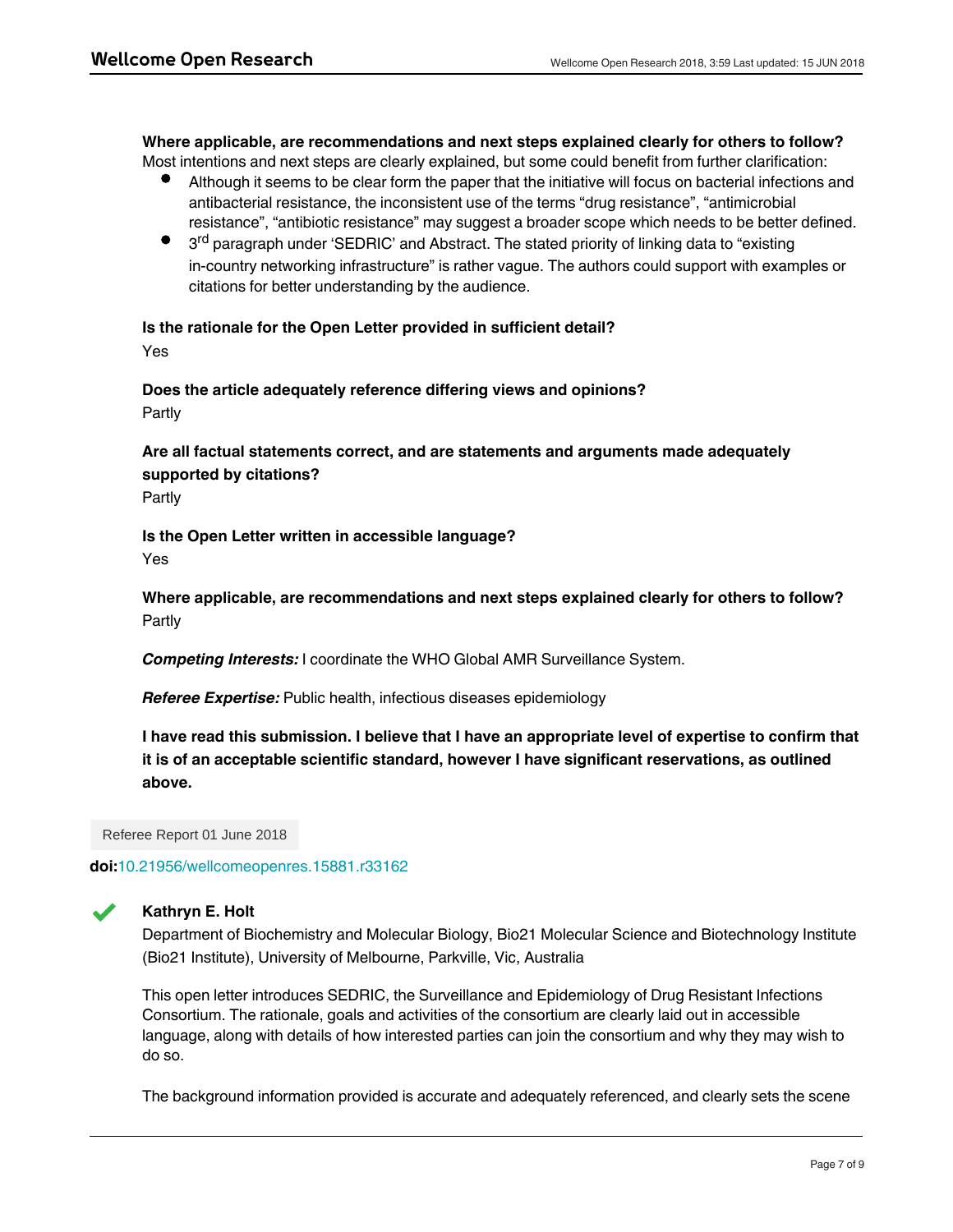for the creation of the consortium. The letter clearly articulates how the consortium plans to interact with other players in this space, including governments, WHO, and the funding arm of Wellcome.

I have no criticisms and believe that no further changes are required to make the article scientifically sound.

## **Is the rationale for the Open Letter provided in sufficient detail?** Yes

**Does the article adequately reference differing views and opinions?** Yes

**Are all factual statements correct, and are statements and arguments made adequately supported by citations?**

Yes

**Is the Open Letter written in accessible language?** Yes

**Where applicable, are recommendations and next steps explained clearly for others to follow?** Yes

*Competing Interests:* No competing interests were disclosed.

*Referee Expertise:* Genomic epidemiology and antimicrobial resistance

**Is the rationale for the Open Letter provided in sufficient detail?**

**I have read this submission. I believe that I have an appropriate level of expertise to confirm that it is of an acceptable scientific standard.**

Referee Report 25 May 2018

**doi:**[10.21956/wellcomeopenres.15881.r33161](http://dx.doi.org/10.21956/wellcomeopenres.15881.r33161)



## **Samuel Kariuki** D<sup>1</sup>, Robert Onsare<sup>2</sup>

<sup>1</sup> Centre of Microbiology Research, Kenya Medical Research Institute, Nairobi, Kenya <sup>2</sup> Kenya Medical Research Institute, Nairobi, Kenya

This is a report that sets out to spell the terms of engagement for a newly launched initiative consisting of an international expert group named SEDRIC (Surveillance and Epidemiology of Drug Resistant Infections Consortium). SEDRIC aims to advance and transform the ways of tracking, sharing and analysing rates of infection and drug resistance, burden of disease, information on antibiotic use, opportunities for preventative measures such as vaccines, and contamination of the environment. It will be imperative that the group take cognizance of the numerous other initiatives globally that also seek to determine AMR burden in infectious disease epidemiology globally, what can make a difference in reversing the global trends, and support for efforts to develop new antimicrobials. It will be critical that a multidisciplinary task force/forum be set up through which all the AMR interest groups can share data in an effort to harmonize activities and avoid duplication of effort.